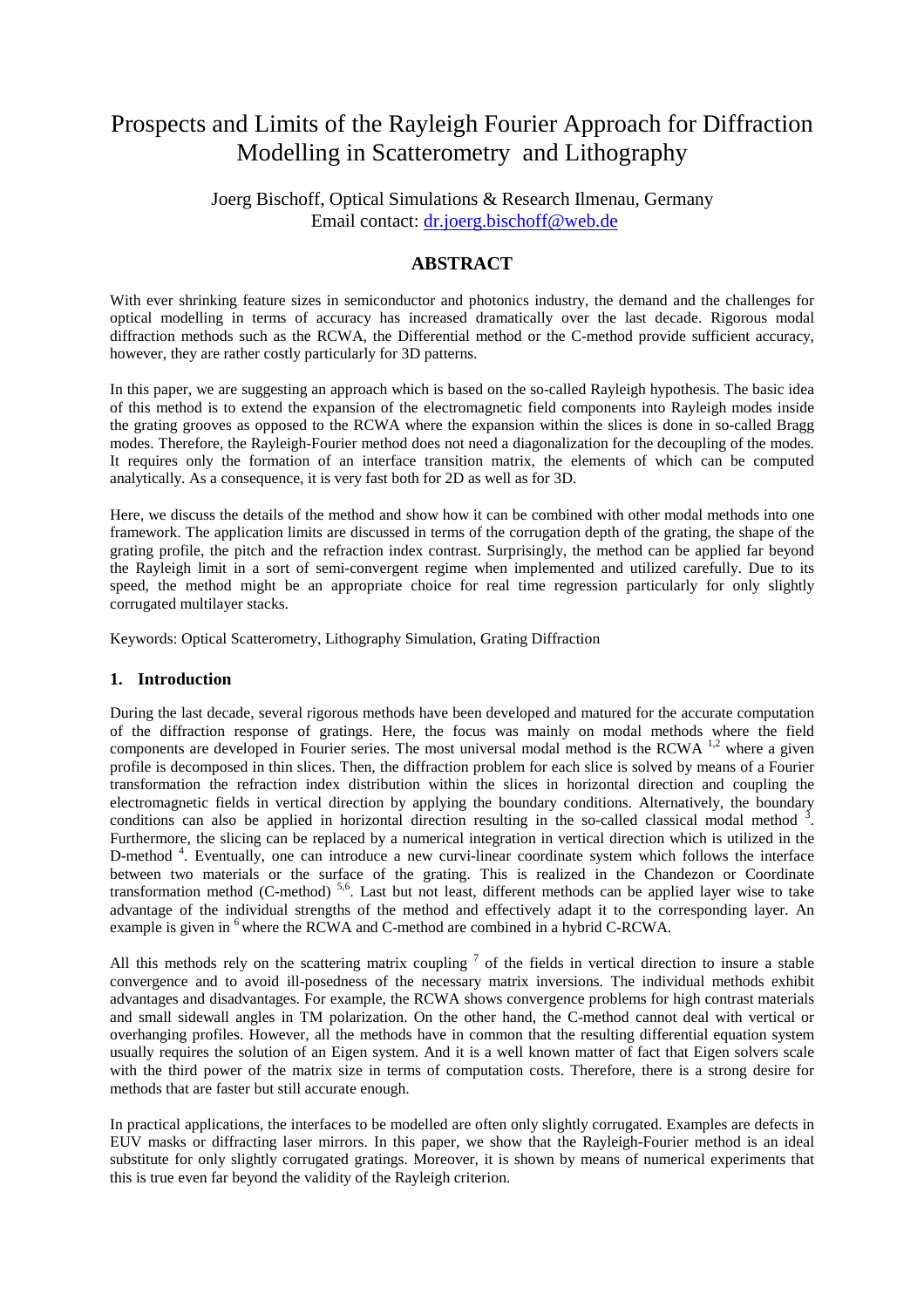The paper is organised as follows. In chapter 2, the theory of the Rayleigh-Fourier method is outlined. This is followed by section 3 which contains all the numerical experiments to explore the validity range of the method for different conditions, e.g., corrugation depth, pitch and refraction index for a single interface. In addition, multiple interfaces are discussed. A brief summary concludes the paper in section 4.

#### **2. Theory**

The Rayleigh method is based on the so-called Rayleigh hypothesis. It states that the Rayleigh expansion which is usually only valid outside the grating region (region a in figure 1) can be extented into the grating (region b). According to the fundamentals of light scattering theory  $\delta$ , this can be done as long as:

$$
h \cdot \cos \vartheta < \frac{\lambda}{8} \tag{1}
$$

holds where h is the grating height,  $\theta$  is the angle of incidence and  $\lambda$  is the wavelength. This would mean that the grating height has to be below 62 nm when illuminating with 500 nm wavelength under normal incidence. Moreover, the criterion neither takes the profile into account nor worries about the correlation length or pitch for a periodic pattern, respectively.

In general, there are three different methods based on the Rayleigh hypothesis – the point matching or collocation method, the Rayleigh Fourier (RF) method and the Least Square Approximation Method (LSAM)  $9,10,11$ . In all these methods, the fields on both sides of the interface are matched to each other in a specific way. Unfortunately, all the methods presented in the literature cannot easily deal with multilayer stacks since the matrices are build in a way to match the boundary conditions on the interface. For the same reason, the RF cannot easily combined with other diffraction methods such as the RCWA.

Therefore, we derive a technique based on the Rayleigh Fourier approach where the propagation across an interface separating two different materials can be done by a single matrix which can easily included in the scattering matrix algorithm. The basic principle of the Rayleigh-Fourier method consists in the development of the electromagnetic fields into Fourier modes and the matching of these modes at the interface. To this end, a local coordinate system is introduced on the interface in order to enable the direct application of the boundary conditions of the tangential fields. The corresponding theory is discussed in detail in  $12$ . Here, only a short summary is given.

The situation is depicted in figure 1.



**Fig. 1:** Grating setup and coordinate system

We assume that the interface is given by the function  $f = f(x,z)$ . Then, a local coordinate system along the interface is introduced by means of:

$$
n = e_y - \operatorname{grad}_{\parallel} f(x, z)
$$
  
\n
$$
\vec{t}_1 = \vec{e}_y \times \vec{n}
$$
  
\n
$$
\vec{t}_2 = \vec{n} \times \vec{t}_1
$$
\n(2)

First, the fields are propagated from the ±waves in the homogeneous area to the tangential fields at the interface by means of: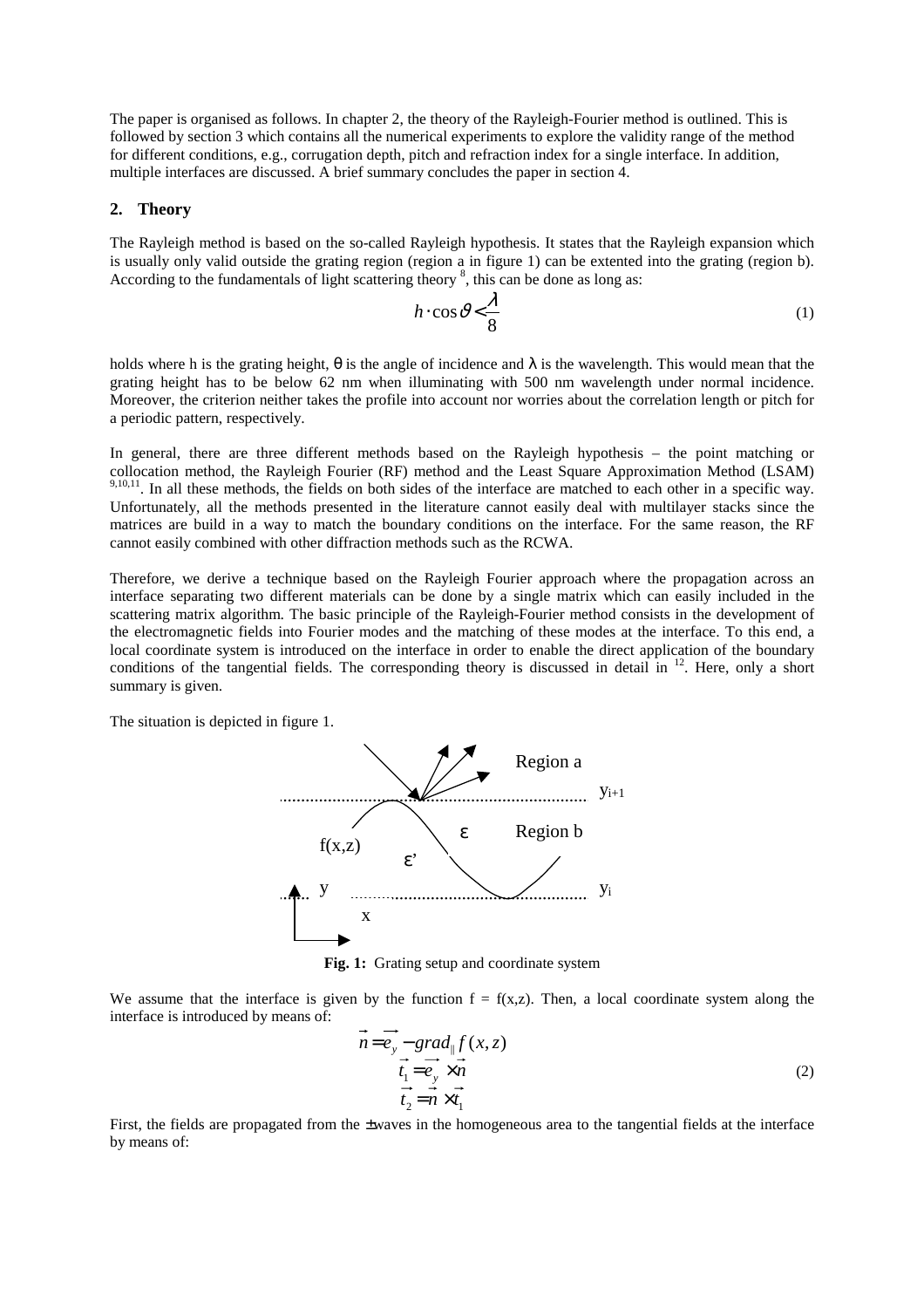$$
\begin{pmatrix}\nE_{t_1} \\
H_{t_2} \\
H_{t_1} \\
E_{t_2}\n\end{pmatrix}_{f(x,z)} = \int d\vec{\beta} \cdot e^{i\vec{\beta} \cdot \vec{r}_{\parallel}} \cdot D \cdot \Gamma \cdot T \cdot \begin{pmatrix} e_+ \\ e_- \\ h_+ \\ h_+ \\ h_- \end{pmatrix}_{y_i}
$$
\n(3)

Here, T is a propagation matrix that propagates the field from the reference plane  $y_i$  to the interface  $f(x,z)$ . Furthermore,  $\Gamma$  is a matrix that transforms the  $\pm$  waves into the tangential fields and D is a rotation matrix that transforms the global tangential fields into the local tangential fields as defined by (2). Moreover, β is given by the Bloch theorem:  $\beta = \beta_0 + m\lambda$  pitch (for 1D grating) and  $r_{\parallel}$  is a vector in the xz-plane (=e<sub>x</sub> for 1D).

The same procedure can be done when approaching from the other side of the interface. By a formal inversion one can write:

$$
\begin{pmatrix} e_+ \\ e_- \\ h_+ \\ h_- \end{pmatrix}_{y_{i+1}} = \left(\frac{1}{2\pi}\right)^2 \int d\vec{r}_{\parallel} \cdot e^{-i\vec{\beta}\cdot\vec{r}_{\parallel}} \cdot T^{-1} \cdot \Gamma^{-1} \cdot D^{-1} \cdot \begin{pmatrix} E_{t_1} \\ H_{t_2} \\ H_{t_1} \\ E_{t_2} \end{pmatrix}_{f(x,z)}
$$
 (4)

Merging (3) and (4) together into one expression results in an expression that connects the  $\pm$  waves on either side of the interface:

$$
\begin{pmatrix} e_+ \\ e_- \\ h_+ \\ h_- \end{pmatrix}_{y_{i+1}} = \int d\vec{\beta} \cdot J_{\vec{\beta} \cdot \vec{\beta}}^{\epsilon' \cdot \epsilon} \cdot \begin{pmatrix} e_+ \\ e_- \\ h_+ \\ h_- \end{pmatrix}_{y_i}
$$
 (5)

with:

$$
J_{\overrightarrow{\beta},\overrightarrow{\beta}}^{e^{\cdot},\varepsilon} = \left(\frac{1}{2\pi}\right)^2 \int d\overrightarrow{r_{\parallel}} \cdot e^{-i\overrightarrow{\beta}\cdot\overrightarrow{r_{\parallel}}} \cdot T^{-1} \cdot \Gamma^{-1} \cdot D^{-1} \cdot D \cdot \Gamma \cdot T \cdot e^{-i\overrightarrow{\beta}\cdot\overrightarrow{r_{\parallel}}}
$$
(6)

Finally, the transition is realized by means of the J-matrix. Basically, the J-matrix consists of four submatrices that describe the polarisation coupling cases, i.e., TE→TE, TM→TM, TE→TM and TM→TE.

Beside a prefactor, the elements of the J-matrix are given by the diffraction integral:

$$
X_{\hat{\beta}}^{\hat{\alpha}} = \frac{\mathcal{E} - \mathcal{E}'}{\left(2\pi\right)^2 \cdot \hat{\alpha}} \int d\eta e^{i\overrightarrow{\beta}\eta + i\hat{\alpha}f(x,z)}
$$
(7)

The hats for  $\alpha$  and  $\beta$  mean that it is formed by the sum or difference of the  $\alpha$  and  $\beta$  on either side of the interface (for detail see <sup>12</sup>). The  $\alpha$  itself is given by the dispersion relation  $\alpha = \sqrt{\varepsilon - \beta^2}$ .

The diffraction integral has an analytical solution for sinusoidal and piecewise linear profiles. Therefore, the population of the J-matrix can be done very fast as compared to the Eigen solve of the most other rigorous methods.

Finally, the coupling of the Rayleigh-Fourier method with the RCWA is straightforward having the J matrix available. Assuming for example an interface which is calculated with the C-method and which is embedded between two RCWA-slices (1 and 2). Then, the ±waves on the front and back side of this interface can be connected by applying the boundary conditions via: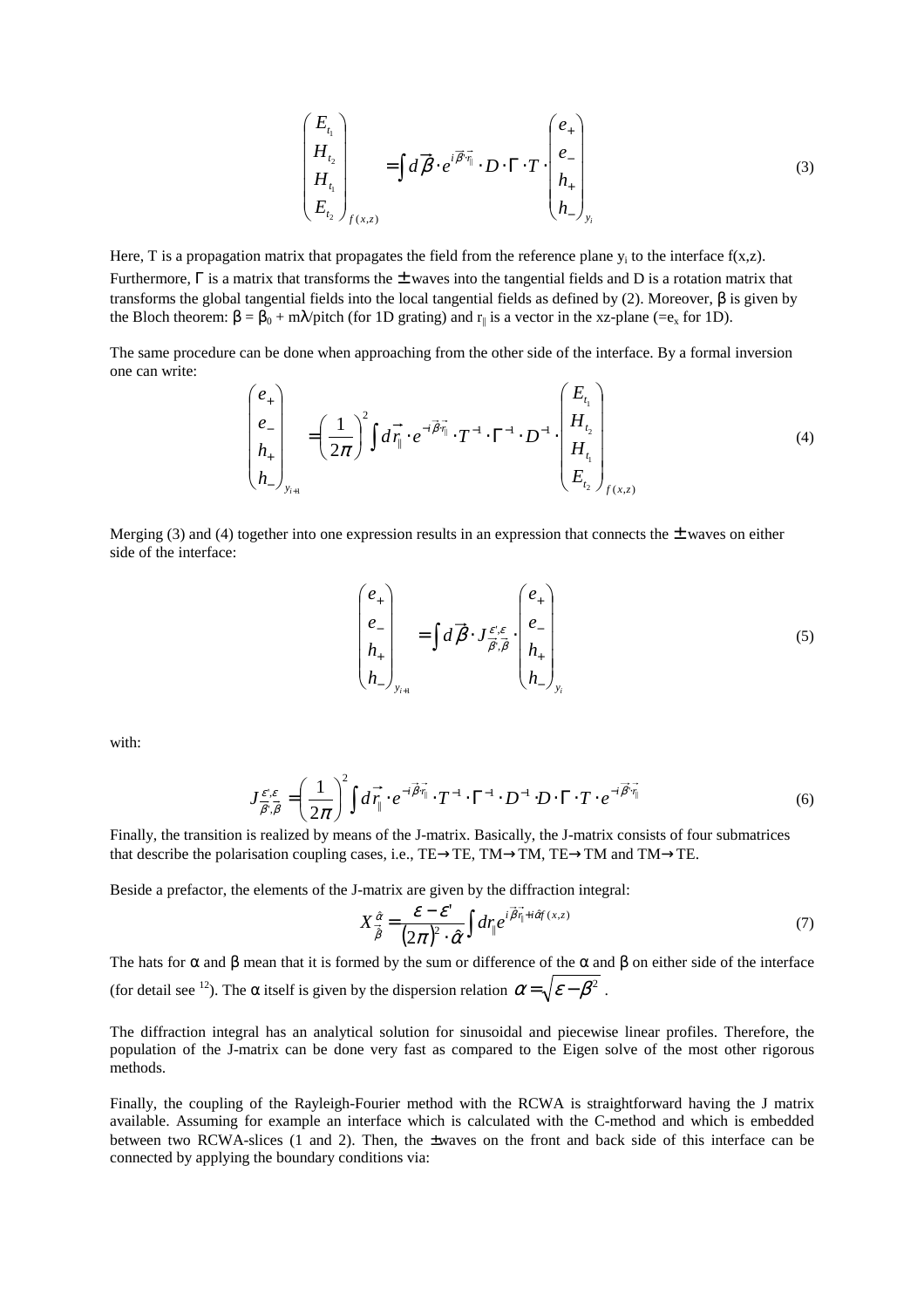$$
\begin{pmatrix} S_+ \\ S_- \end{pmatrix}_f = \Gamma_f^{-1} \cdot \Gamma_1 \cdot T_1 \cdot \Gamma_1^{-1} \cdot J \cdot \Gamma_2 \cdot T_2 \cdot \Gamma_2^{-1} \cdot \Gamma_b \cdot \begin{pmatrix} S_+ \\ S_- \end{pmatrix}_b \tag{8}
$$

Of course, the waves have to be sorted for cause- and response waves, and the various matrices have to be coupled in a recurrent way following the rules of the s-matrix coupling.

#### **3. Numerical Results**

In this section, the validity range of the Rayleigh Fourier implementation shall be investigated. First, gratings made from purely dielectric materials shall be regarded. The refraction index is 1.5. Because these gratings are losless, the analysis can be based on the energy criterion, i.e., the deviation of the sum of all propagating diffraction orders from one. In this paper, only sinusoidal profiles are considered. Furthermore, we look at two different grating periods – a small period in the range of the light wavelength and a larger one (12x lambda).

The results for the single sinusoidal grating are shown in figure 2. The order truncation is  $\pm 5$ ,  $\pm 10$  and  $\pm 20$ , the grating pitch is 0.5 microns and 5 microns, respectively. The wavelength is 0.4 microns and the light incidence is normal.



**Figure 2:** Energy error for a sinusoidal dielectric grating. Both polarisations (TE and TM) are shown for different number of diffraction orders ( $\pm$ 5,  $\pm$ 10 and  $\pm$ 20) and the grating pitch is 0.5 µm and 5 µm (marked by LP). The incident light is normal and has a wavelength of 0.4 µm.

Obviously, the convergence increases with higher order number as expected. Moreover, TE shows slightly better convergence than TM. And the convergence behaviour is slightly worse for the large period grating. However, the error is still in the range of  $10^{-5}$  for an aspect ratio of 0.2. And this means the grating depth is 1 micron for a grating pitch of 5 microns. Related to the wavelength this gives a ratio of 2.5 ! This value is a multiple of the Rayleigh criterion of 0.125. In conclusion, it turns out that the aspect ratio plays a more essential role than the grating depth to wavelength ratio in terms of the convergence range of the Rayleigh Fourier method.

The next numerical example is a sinusoidal grating made from Silicon. The complex refraction index is  $n = 5.57$ + j0.387 at 400 nm wavelength. Since the energy criterion cannot be applied anymore in this case, the results are compared with the RCWA (23 slices and 46 slices, respectively) and the C-method. A relative error is calculated as  $err = (RF-RCWA)/RCWA$ . The results are shown in figure 3.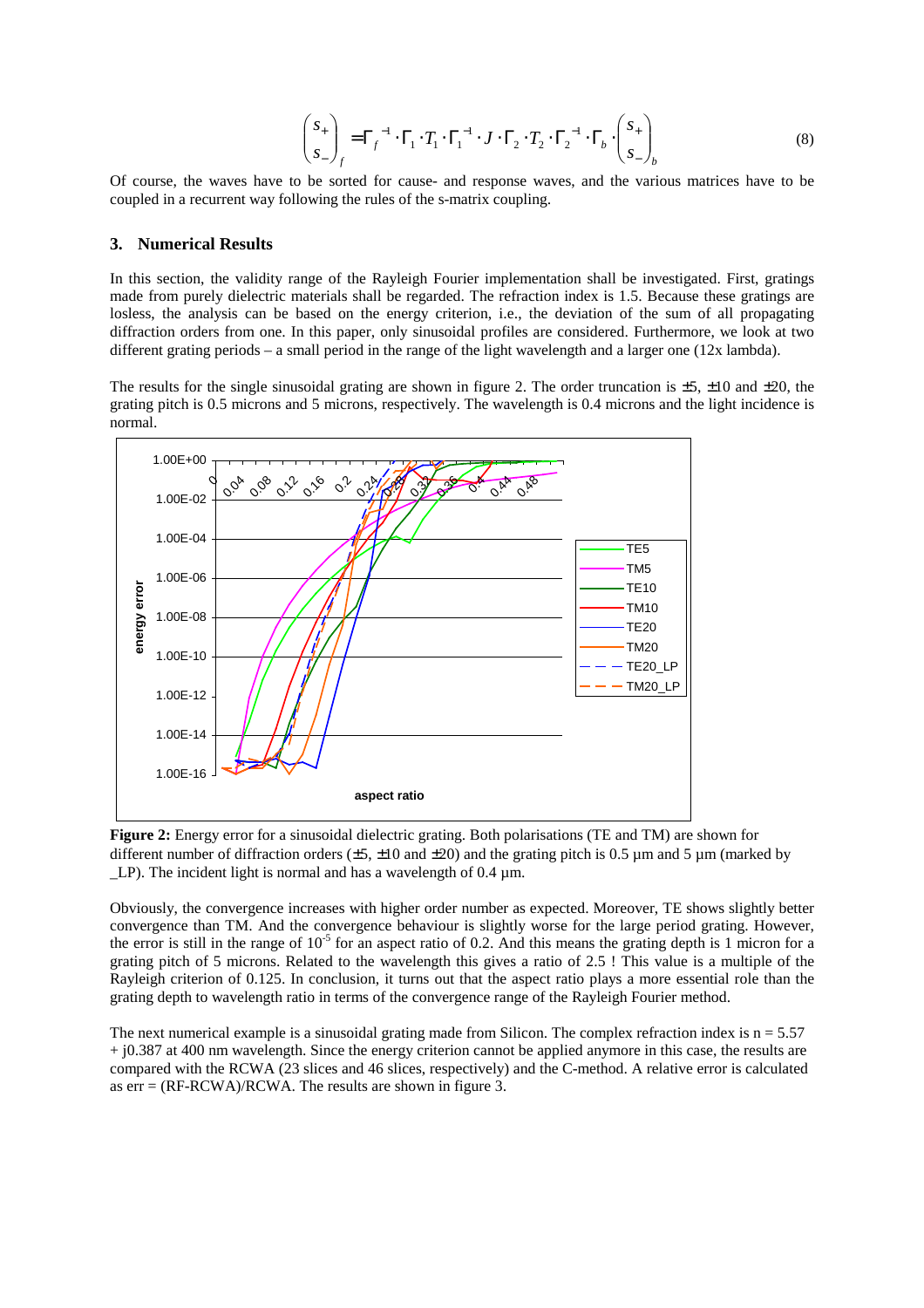

**Figure 3:** Relative error for a sinusoidal dielectric grating. The reference is the RCWA with 23 slices, RCWA with 46 slices and C-method. Both polarisations (TE and TM) are shown. The incident light is normal and has a wavelength of 0.4  $\mu$ m.

It becomes evident that the Rayleigh-Fourier results correlate much better with the results from the C-method. The relative error is below  $10^{-6}$  for an aspect ratio up to almost 0.2. This corresponds to a grating depth to wavelength ratio of 0.25 which is still the double of the Rayleigh criterion. The worse correlation of the RFresults with those obtained from the RCWA is due to the known issues of the RCWA itself caused by the slicing and the incorrect application of the Fourier factorization for profiles that deviate from binary  $^{13}$ .

In the third numerical example, a quick look shall be thrown on the application of the Rayleigh-Fourier method for multilayer systems. Here, a sinusoidal grating is considered which is coated with another material resulting in a multilayer grating with two parallel sinusoidal interfaces. Again, a purely dielectric grating is regarded with a substrate index of 1.8 and a layer index of 1.5.



**Figure 3:** Energy error for a coated sinusoidal dielectric grating  $(n_{substrate} = 1.8, n_{coating} = 1.5)$  versus the aspect ratio (grating depth to pitch). The coating layer thickness is equal to the corrugation depth. The grating pitch is 0.5  $\mu$ m. The incident light is normal and has a wavelength of 0.4  $\mu$ m.

Again, the convergence is quite good for apect ratios below 0.2 for TE-polarisation and slightly worse 0.18 for TM-polarisation.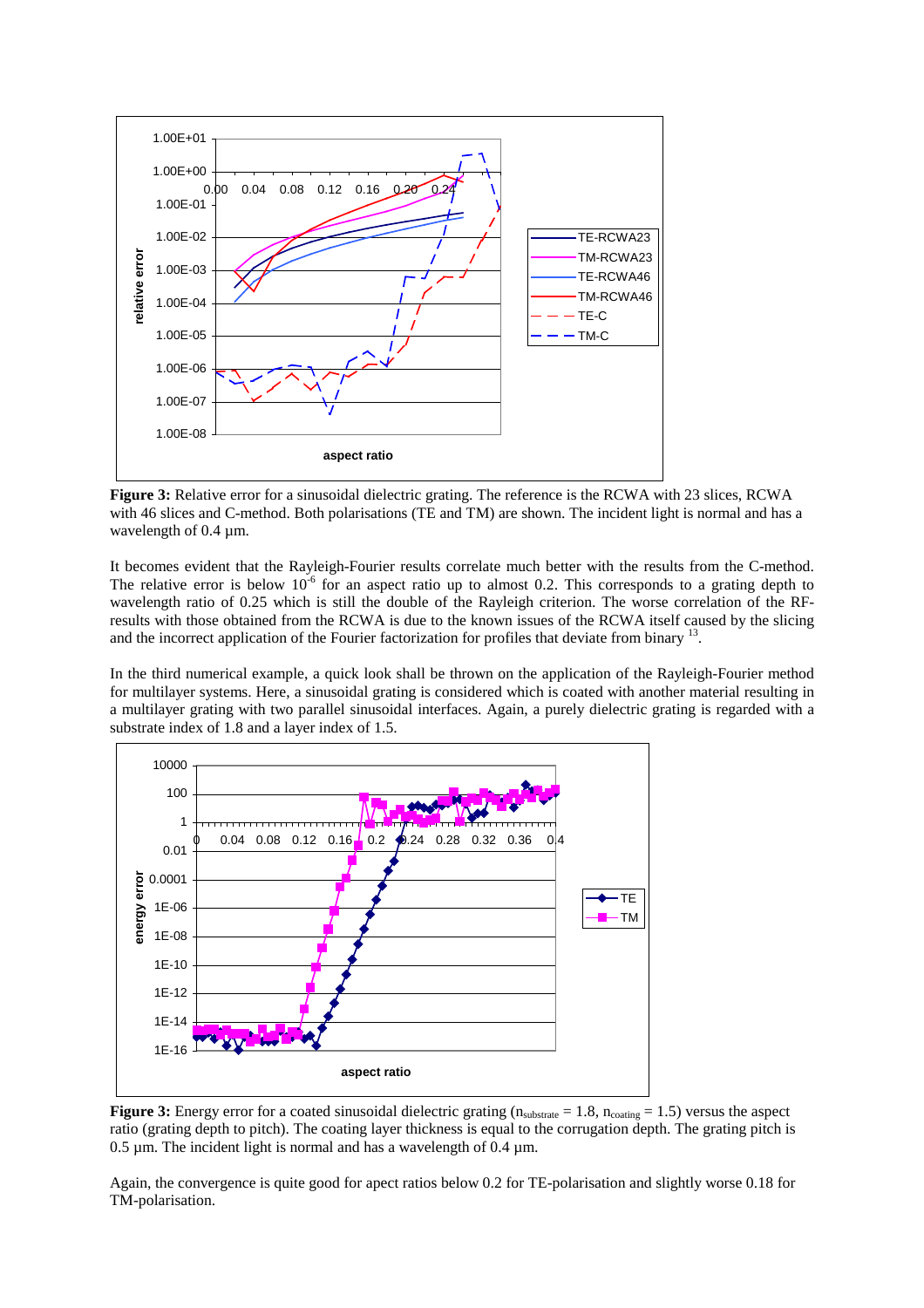## **4. Conclusion and Outlook**

The paper has shown how to implement the Rayleigh-Fourier method in a scattering matrix algorithm. In this way it can be combined with the RCWA and the C-method into a hybrid frame. Then, slightly corrugated interfaces can be very rapidly solved with the Rayleigh-Fourier whereas interfaces that do not have slope angles well below 90 degrees can be solved with the C-method. All other interfaces including overhanging profiles as well as volume scatterers can be treated by means of the RCWA.

Moreover, it was shown by means of numerical tests that the Rayleigh-Fourier method remains valid beyond the Rayleigh criterion, particularly for gratings with large pitch. It turned out that the aspect ratio, i.e., grating depth to pitch is much more essential as a validity criterion than the depth to wavelength ratio. These results hold more or less for both dielectric gratings as well as gratings made from Silicon.

Further work should focus on other surface profiles such as triangular and binary profiles. Besides, it is planned to combine the Rayleigh-Fourier method with the RCWA in order to model multilayer gratings. Also, the extension of the method to 3D should be taken into consideration if the previous tests can be accomplished successfully.

# **Acknowledgement**

I'd like to thank Prof. Karl Hehl for his support to understand and to implement the Rayleigh-Fourier method.

## **References**

[1] Moharam, M.G., Pommet, D.A. and Grann, E.B., "Stable implementation of the rigorous coupled-wave analysis for surface-relief gratings: enhanced transmittance matrix approach," J. Opt. Soc. Am. A 12(5), 1077- 1086 (1995).

[2] Li, L., "Multilayer modal method for diffraction gratings of arbitrary profile, depth and permittivity," J. Opt. Soc. Am. A 10(12), 2581-2591 (1993).

[3] Botten, I.C., Craig, M.S., McPhedran, R.C., Adams, L. and Andrewartha, J.R. "The finitely conducting lamellar diffraction grating," OpticaActa **28,** 1087-1102 (1981).

[4] Neviere, M., Petit, R. and Cadilhac, M., ''About the theory of optical grating coupler-waveguide systems," Opt. Commun. **8**, 113-117 (1973).

[5] Chandezon, J., Maystre, D. and Raoult, G., ''A new theoretical method for diffraction gratings and its numerical application,'' J. Opt. (Paris) **11**, 235–241 (1980).

[6] Bischoff, J., "Improved diffraction computation with a hybrid C-RCWA method," Proc. SPIE 7272 (2009).

[7] Li, L., "Formulation and comparison of two recursive matrix algorithms for modeling layered diffraction gratings," J. Opt. Soc. Am. A 13(5), 1024-1035 (1996).

[8] Ogilvy, J.A., "Theory of wave scattering from random rough surfaces," IOP Publishing, Bristol, New York, Philadelphia (1991).

[9] Agassi, D. and George, T.F., "Convergent scheme for light scattering from an arbitrary deep metallic grating," Phys. Review **B 33**, 2393-2400 (1986).

[10] Yashura, K. and Okuno, Y., "Numerical analysis of diffraction from a grating by the mode-matching method with a smoothing procedure," J. Opt. Soc. Am. 72(7), 847-852 (1982).

[11] Van den Berg, P.M., "Reflection by a grating: Rayleigh methods," J. Opt. Soc. Am. 71(10), 1224-1229 (1981).

[12] Bischoff, J., "Beiträge zur theoretischen und experimentellen Untersuchung der Lichtbeugung an mikrostrukturierten Mehrschichtsystemen," Habilitationsschrift TU Ilmenau, 2000.